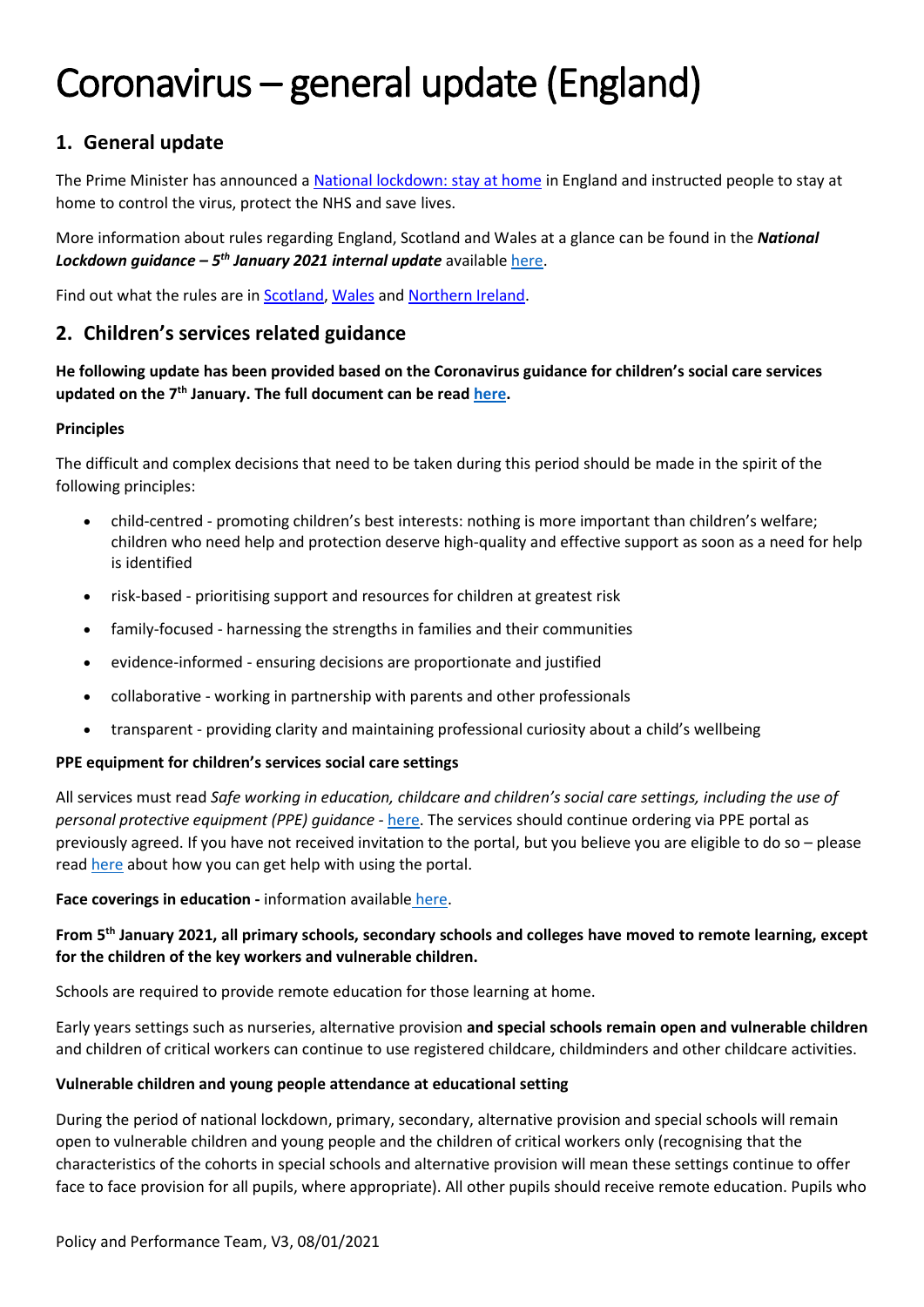are self-isolating should not attend school. Clinically extremely vulnerable pupils are also advised not to attend school.

The definition of vulnerable children and young people includes children who have a social worker, an education, health and care (EHC) plan or who may be vulnerable for another reason at local discretion ("otherwise vulnerable").

Schools are expected to allow and strongly encourage vulnerable children and young people to attend. Parents and carers of vulnerable children and young people are strongly encouraged to take up the place.

If vulnerable children and young people do not attend, schools should:

- work together with the local authority and social worker (where applicable) to follow up with the parent or carer to explore the reason for absence, discussing their concerns using supporting guidance considering the child's circumstances and their best interests
- work together with the local authority, social worker (where applicable) and other relevant partners to encourage the child or young person to attend educational provision, particularly where the social worker agrees that the child or young person's attendance would be appropriate

More information about granting a leave of absence to a vulnerable child, or what to do if a provider had to close or how to approach situation where GP or clinician has confirmed that the child/young person are still considered clinically extremely vulnerable can be found [here.](https://www.gov.uk/government/publications/coronavirus-covid-19-guidance-for-childrens-social-care-services/coronavirus-covid-19-guidance-for-local-authorities-on-childrens-social-care#educational-settings) The Risk Assessment for children and young people with an EHC plan is also covered within the same section.

More information about **Restricting attendance during the national lockdown: Guidance for all schools in England**  can be found [here.](https://assets.publishing.service.gov.uk/government/uploads/system/uploads/attachment_data/file/950510/School_national_restrictions_guidance.pdf)

#### **Virtual visits – local authorities**

The temporary regulations allow visits to a looked-after child, as required by the Care Planning, Placement and Case Review (England) Regulations 2010, to be carried out over the telephone, a video link or other electronic communication methods.

During periods of [national lockdown,](https://www.gov.uk/guidance/national-lockdown-stay-at-home) the use of virtual visits should be the exception and can be used as a result of public health advice or when it is not reasonably practicable to have a face-to-face visit otherwise for a reason relating to the incidence or transmission of coronavirus (COVID-19). This could include in the event of local or national restrictions, self-isolation or social distancing advice due to coronavirus (COVID-19).

This does not provide blanket cover for all such visits to be held virtually. **Wherever possible, visits should be held face-to-face.**

#### **Social worker visits**

Visits should be face-to-face where possible and should be sufficient to meet the intended purpose of the visit whether that is safeguarding or promotion of the child's welfare**.**

### **Keeping residential settings safe from coronavirus**

In considering how to keep residential settings safe from coronavirus (COVID-19) providers should recognise:

- that children may be feeling anxious as their normal routines are disrupted and they may have less or limited contact with their family, friends and people who are important to them
- that staff are working under challenging conditions and support them to continue to deliver the most appropriate care that they can. This could, for example, include, if possible, reducing the number of hours staff work in one shift, or providing more time away from the home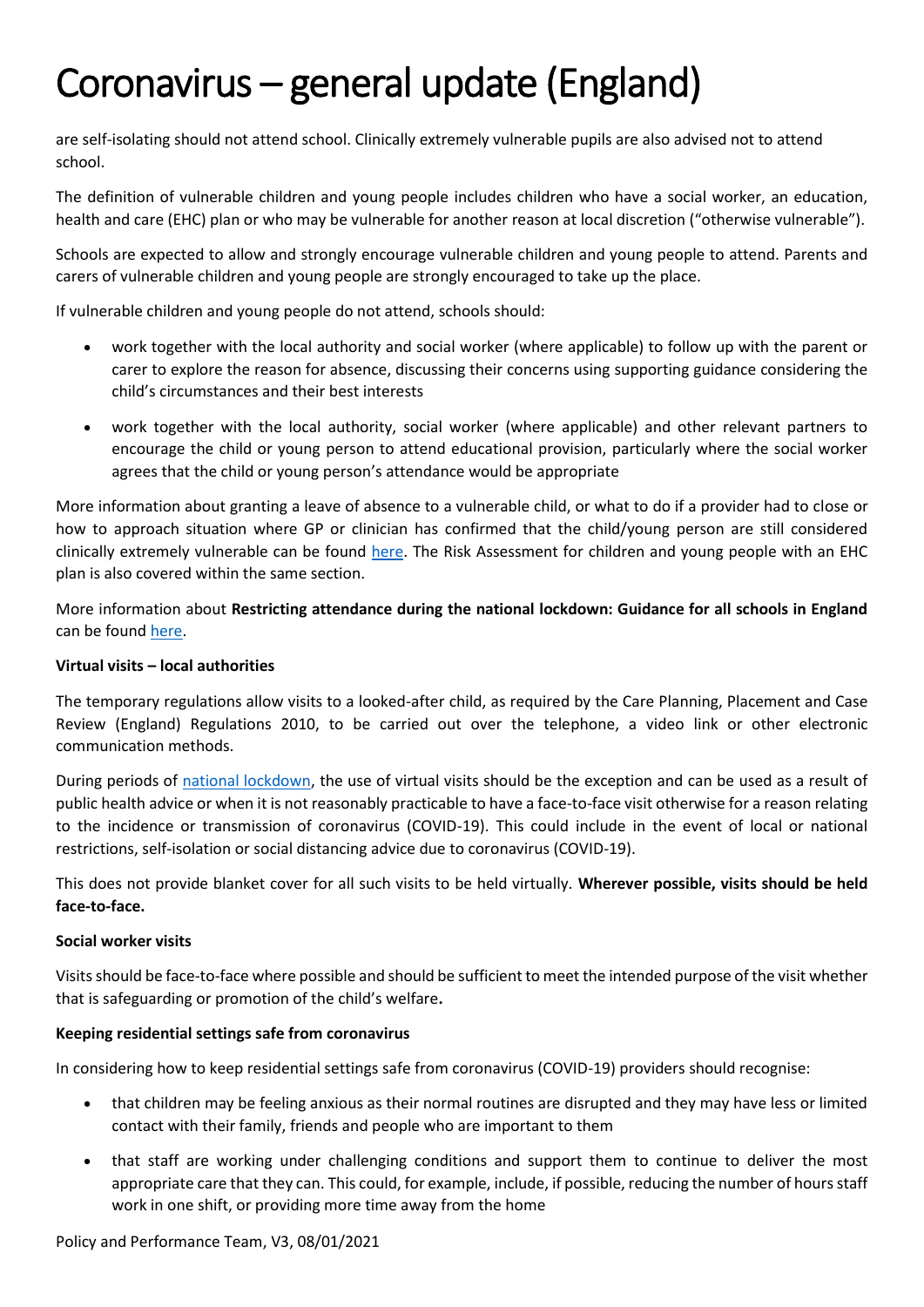the need to follow any social distancing guidelines where feasible and possible. Where possible, staff should ensure that food and other essential items are delivered. Within the home, frequently touched surfaces, including bathrooms, toilets and kitchens should be cleaned more often, and everyone should carry out more frequent handwashing. Towels used for hand-drying should be regularly changed

Effective quality assurance checks and visits should **continue to be carried out**, to ensure that the care provided is safe and staff feel supported. **Independent person visits under regulation 44 of the Children's Homes (England) Regulations 2015 and face-to-face contact with families are still permitted and should still be prioritised**. The use of virtual visits should be the exception and can be used as a result of public health advice or when it is not reasonably practical to have a face-to-face visit. Any activity carried out remotely should be recorded. Local authorities and providers can refer to:

- safe working in education, childcare and children's social care settings, including the use of personal [protective equipment \(PPE\)](https://www.gov.uk/government/publications/safe-working-in-education-childcare-and-childrens-social-care/safe-working-in-education-childcare-and-childrens-social-care-settings-including-the-use-of-personal-protective-equipment-ppe)
- [NHS Test and Trace service in the workplace](https://www.gov.uk/guidance/nhs-test-and-trace-workplace-guidance)

### **Restricting a child's movements if they become symptomatic or are confirmed as having coronavirus (COVID-19)**

Anyone in England and Wales who ha[s symptoms of coronavirus \(COVID-19\),](https://www.nhs.uk/conditions/coronavirus-covid-19/symptoms/) can now ask for a test through the [NHS](https://www.nhs.uk/conditions/coronavirus-covid-19/testing-and-tracing/ask-for-a-test-to-check-if-you-have-coronavirus/)  [website.](https://www.nhs.uk/conditions/coronavirus-covid-19/testing-and-tracing/ask-for-a-test-to-check-if-you-have-coronavirus/) If it is suspected or confirmed that a young person in residential care has become infected with coronavirus (COVID-19), it will be necessary for them to self-isolate.

If a child in a residential care home develops symptoms of coronavirus (COVID-19):

- staff can continue to enter and leave the home as required, but consistent staff rotas should be used where possible and staff should follow infection control procedures
- staff should wear [PPE for specific activities requiring close contact](https://www.gov.uk/government/publications/safe-working-in-education-childcare-and-childrens-social-care/safe-working-in-education-childcare-and-childrens-social-care-settings-including-the-use-of-personal-protective-equipment-ppe) please be mindful that wearing a face covering may inhibit communication with people who rely on lip reading, facial expressions and clear sound
- staff should adhere to social distancing guidelines as far as they are able to, but should take account of children's emotional needs

Local authorities and providers should discuss the care planning arrangements to determine whether the child can be safely cared for at their home (the children's home), or whether alternative arrangements are required, for example, a temporary move to alternative provision, or a move of other children who are well to an alternative temporary placement. In all cases, we would hope that this could be done with the co-operation of the young person and their understanding of the significant risk of spreading infection.

### **Restrictions on visitors and gatherings in residential settings**

Children's homes will usually be considered as 'households'. There are no restrictions on members of the same household meeting together, all the children in the home would still be able to gather together alongside the adults working at the home.

Service approach to deciding what constitutes a household and who should self-isolate because they are part of this household will depend on the physical layout of the residential setting, considering who shares a kitchen or bathroom, bedrooms and staffing arrangements. You can seek advice from PHE's local health protection teams if needed.

The [National lockdown: Stay at Home](https://www.gov.uk/guidance/national-lockdown-stay-at-home) guidance has introduced limits on people gathering indoors or outdoors. However, there are exceptions to enable people to meet, such as for work or the provision of voluntary or charitable services, if you cannot reasonably do so from home. **This means, for example, that social workers and independent visitors under regulation 44 of the Children's Homes (England) Regulations 2015 can continue to visit children**.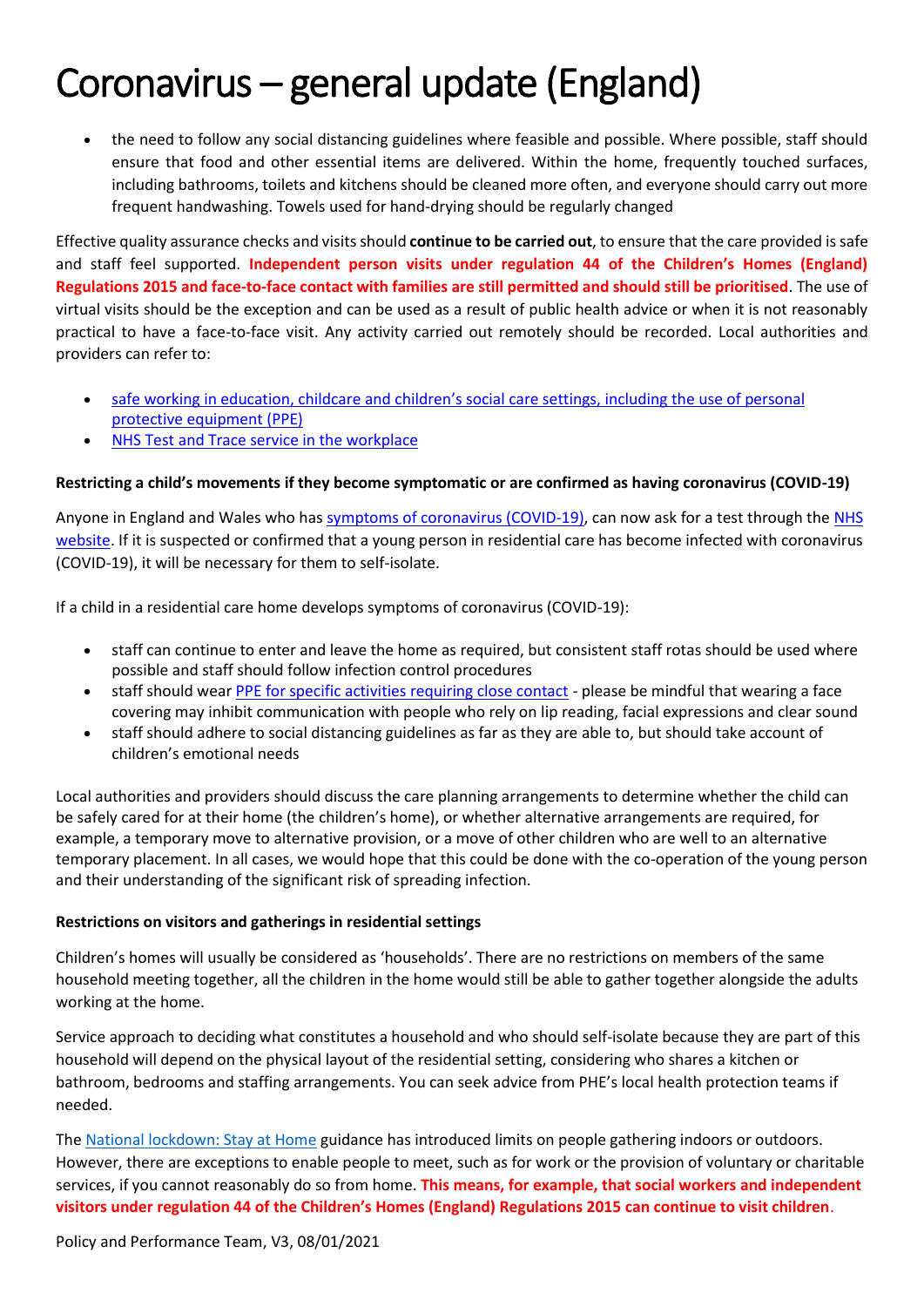**The exceptions also allow for contact between parents and children where children do not live in the same household as both their parents, and for contact between siblings when they don't live together and one or more of them is a looked after child or a 16 or 17 year old care leaver.**

#### **Virtual visits - children's homes**

The temporary regulations allow meetings taking place under regulation 22(1) of the Children's Homes (England) Regulations 2015 to take place over the telephone, a video link or other electronic means. Suitable facilities are to be made available within the children's home to enable such private meetings to take place.

As good practice, children and young people should be told why a face-to-face visit is not possible and be advised of their right to advocacy.

The use of virtual visits should be the exception and can be used as a result of public health advice or when it is not reasonably practicable to have a face-to-face visit otherwise for a reason relating to the incidence or transmission of coronavirus (COVID-19). This could include during national restrictions, self-isolation or social distancing advice due to coronavirus (COVID-19).

All uses of this temporary flexibility must be recorded, for example in individual case records, and those records should include the reasons why a virtual visit was necessary. Services may also find it helpful to keep a separate collated record in which cases the flexibility has been used.

## **3. Testing**

### **Testing for children's social care workers**

Education, childcare and children's social care settings and providers must ensure they understand the [NHS test and](https://www.nhs.uk/conditions/coronavirus-covid-19/testing-for-coronavirus/)  [trace process](https://www.nhs.uk/conditions/coronavirus-covid-19/testing-for-coronavirus/) so that they know how to respond if anyone within the setting is suspected or confirmed to have coronavirus (COVID-19). They must also know how to contact their local [PHE health protection team,](https://www.gov.uk/guidance/contacts-phe-health-protection-teams) and do so as soon as they have a confirmed case or an overall rise in suspected cases.

Anyone who displays symptoms of coronavirus (COVID-19) should request a test. Tests can be booked on the [NHS](https://www.nhs.uk/conditions/coronavirus-covid-19/testing-for-coronavirus/)  [testing and tracing for coronavirus website](https://www.nhs.uk/conditions/coronavirus-covid-19/testing-for-coronavirus/) or ordered by telephone via NHS 119.

Settings must take swift action when they become aware that someone who has attended has tested positive for coronavirus (COVID-19). Based on the advice from their loca[l PHE health protection team,](https://www.gov.uk/guidance/contacts-phe-health-protection-teams) settings must ask those people who have been in close contact with the person who has tested positive to self-isolate for 10 days since they were last in close contact with that person when they were infectious.

### **Mass Asymptomatic Testing in schools and colleges – DfE guidanc[e here.](https://www.gov.uk/guidance/asymptomatic-testing-in-schools-and-colleges)**

### **The DfE guidance covers:**

- 1. [Testing handbook](https://www.gov.uk/guidance/asymptomatic-testing-in-schools-and-colleges#testing-handbook)
- 2. [Report problems or request access to further resources](https://www.gov.uk/guidance/asymptomatic-testing-in-schools-and-colleges#report-problems-or-request-access-to-further-resources)
- 3. [Specialist settings and pupils or students with SEND](https://www.gov.uk/guidance/asymptomatic-testing-in-schools-and-colleges#specialist-settings-and-pupils-or-students-with-send)
- 4. [Get daily updates or access to further testing guidance and materials](https://www.gov.uk/guidance/asymptomatic-testing-in-schools-and-colleges#get-daily-updates-or-access-to-further-testing-guidance-and-materials)
- 5. [Contact](https://www.gov.uk/guidance/asymptomatic-testing-in-schools-and-colleges#contact)

Where special schools remain open for the vulnerable and key worker children, they continue mass asymptomatic testing.

**Testing in children's homes –** DfE guidanc[e here.](https://www.gov.uk/guidance/coronavirus-covid-19-test-kits-for-childrens-homes)

### **The DfE guidance covers:**

Policy and Performance Team, V3, 08/01/2021